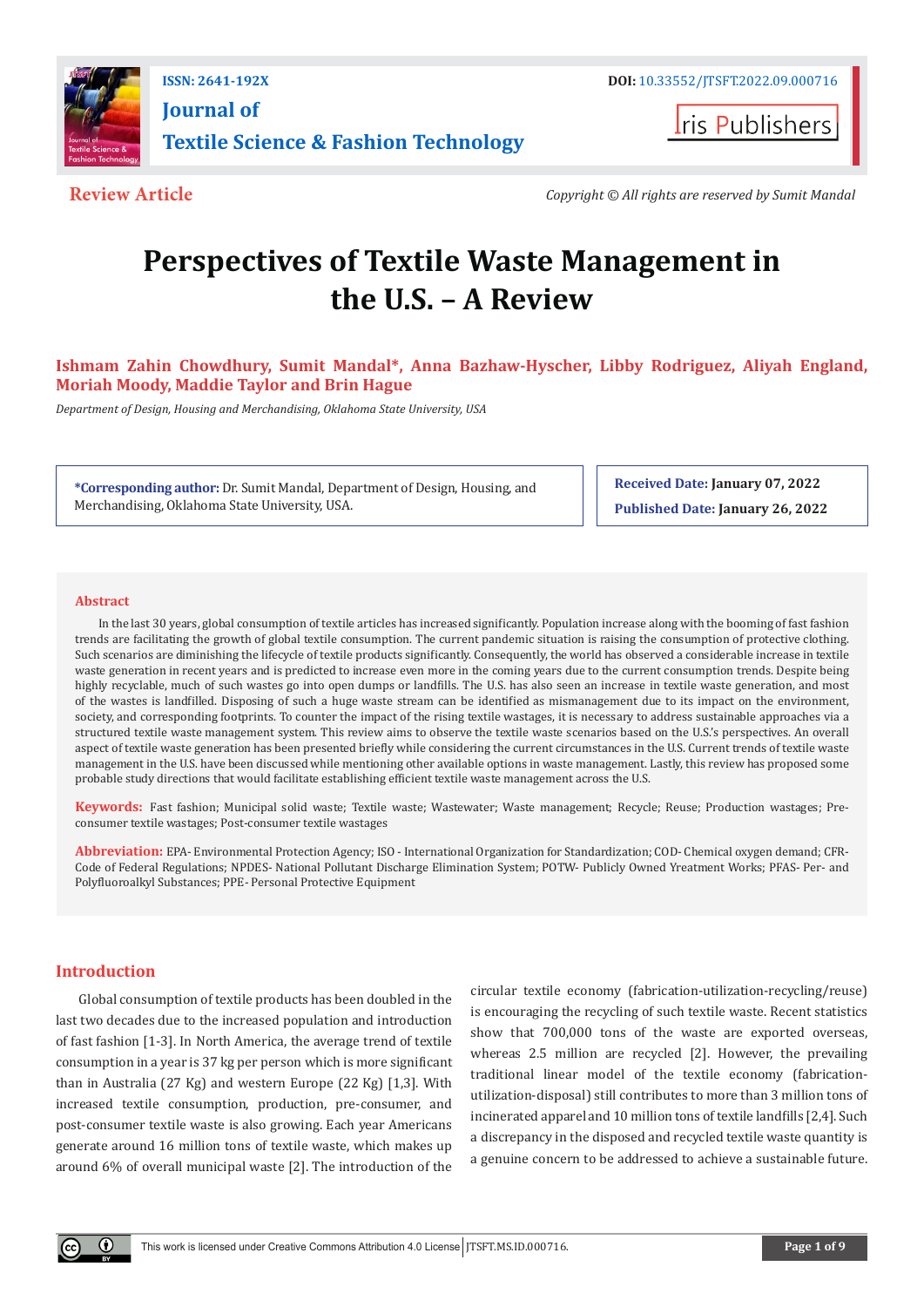Due to the rising concern towards a sustainable future, the recycling of textile products has increased steadily over the last six decades [5]. However, the percentage of recycled clothing is less than 1%, whereas the amount sent to landfills has quintupled over the years [5]. The data summarizes that most unwanted clothing in the U.S. is still preferred to be left in the environment rather than recycled or reused.

The current trend in the predominant linear model of the textile economy is generating more waste due to the introduction of fast fashion, lack of government regulations, uninformed consumers, and throwaway culture. The lifecycle of the textile product is much less than at any other time in the previous era. Overconsumption of textile products is becoming more prominent due to the fast-fashion trends [6]. Fast fashion, the quick response to the everchanging consumer fashion demands by the fashion retailing house, generates new fashion trends within a very short period. As a result, the current fashion trends are becoming obsolete within a very short time. The previous long fashion cycles are becoming short cycles of transient fashion trends. Each trend creates its own sets of wastage throughout the fashion cycle: production wastes, pre-consumer wastes, and post-consumer wastes. Production wastes from the apparel manufacturing steps, unsold or damaged products at the pre-consumer stage, and worn-out, out-of-fashion products at the post-consumer stage are the sources of such textile wastes. The textile wastes are increasing in quantity with the throwaway tendency of the fast-fashion consumers. Increased population and lack of government regulations of waste apparel disposal are contributing to increasing the wastes even more. Steps to control the increasing textile wastages are essential to adopt early to have a smaller environmental footprint generated through the fashion industry. Reuse or recyclability provides a better sustainable approach to managing the increasing textile wastes.

According to the data provided by the U.S. Environmental Protection Agency (EPA), textile wastes contributed about 6% of the total municipal solid wastes in 2018 [5]. Around 14% of the textile wastes were recycled, where almost 71% went to landfills for disposal. Another 15% were utilized in energy recovery by incineration with other solid wastes. Only about 4% of recycled solid wastes are from textile sources, even though textile products have almost 100% recyclability [5,7]. The data shows that sustainable waste management of textile waste needs to be explored thoroughly. In the U.S., to counter the impacts of overconsumption of textiles and frequent changes in fashion trends, recycling or reusing textile wastes will save resources and minimize environmental change. This review aims to evaluate the current sustainable approaches adopted by the U.S. in textile waste management. The article explores the textile reuse/ recycle trends in the U.S. Understanding the present scenario of textile waste management in the U.S. will enable the development of more sustainable approaches to reduce the impact of increasing textile waste on the environment.

# **Textile Waste Scenario in the U.S**

With the enhancement of the living standards of the increased global population, apparel consumption also rises worldwide. In developed and developing countries, fashion industries now simulate the idea of new fashion trends for each season [8]. As a result, the fashion diffusion curve is becoming transient for each style, sustaining only one season. Like the mass adoption of each style, the obsoletion of each trend is becoming more rapid in frequency. As a result, the apparel production cycles are becoming shorter- increasing the production rates significantly to support the increased demands of transient fashion trends. The textile industry generates production waste throughout the manufacturing processes, affecting the environment. Moreover, the apparel product lifecycle generates textile waste in pre- and post-consumer stages. Unutilized and thrown-out textile products can be identified as pre- and post-consumer textile wastes.

Depending on the apparel's manufacturing process, the production wastes could be of many types [6,9]. The productionwaste generation continues throughout the apparel production, including raw materials such as cotton, yarn. Water, chemicals used in the fiber, yarn, and fabric treatment contribute to the textile production waste. Cellulose fiber such as cotton, protein fiber such as wool, or synthetic fiber such as nylon requires different chemical and physical treatments. The wastes generated from these treatments could be identified as wastewater containing the discarded water with chemicals, pesticides, insecticides, or fertilizers [10]. Wastewater composition from fiber production includes pesticides, fertilizers, scouring agents (natural fibers), and petroleum oil, pigment, dyes (synthetic fiber) [10]. Yarn to fabric production generates chemical wastes from sizing chemicals, lubricants, bleaching agents, mercerizing agents, desizing chemicals, oxidative agents, dyes, pigments, and other chemicals for additional functional properties: fire retardancy, antibacterial properties, or water-resistance [10]. Solid wastes from the production process include spinning waste, fabric cutoffs, fabric roll ends, fabric defects, woven and knit cutting waste [6,11,12]. The utilization of production waste has its importance in the U.S. However, in recent years, textile and apparel production has shifted significantly from the U.S. Compared to 2009, textile manufacturing dropped from \$18.79 billion to \$9.5 billion in 2019 [13]. Approximately 98% of the apparel is imported [2]. So, in the U.S., the priority on production waste utilization has shifted to postconsumer waste management [14]. A change in textile production has been observed recently where special fabrics such as protective clothing, medical textile, nonwoven contributed to more than 34% of the U.S. textile export in 2021 [13]. Also, the U.S. is one of the leading exporters of cotton supporting 35% of the global cotton demands [15]. So, production waste management still needs to be monitored to counter the risk of such waste.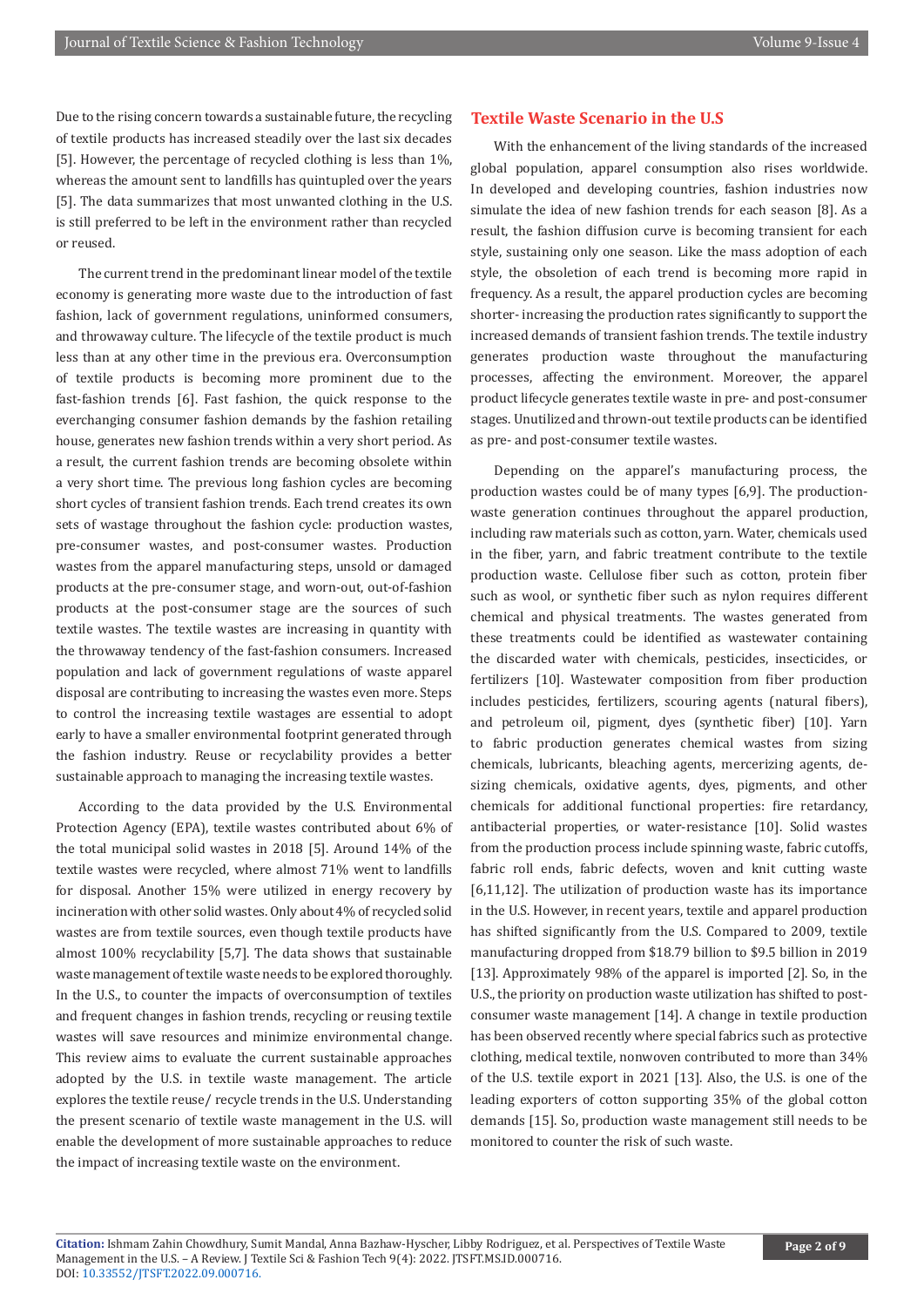Pre-consumer wastes are unsold or damaged retail products yielded from design mistakes, fabric faults, wrong color production, or fail-to-sale products [12,16]. A general estimation is that 70% of the apparel production is sold, leaving 30% unsold stock [17]. In actual practices, this type of waste is mainly utilized by nonprofit organizations in donation, manufacturers in recycling the source materials, and retailers in other markets via consolidators or jobbers. So, these wastes are not actually unutilized or thrown out. Only a very small portion of pre-consumer waste is thrown out to landfills by retailers [18]. About 65% of the initial input of the global textile supply chain can flow through clothing manufacturers to the consumers as the final products, whereas 35% of the input turns into textile wastes in the production and pre-consumer stages [4].

Wastes from the post-consumer stage generate from the utilized textile materials, which lost their utility to the consumer and deiced to be thrown out. Consumers decide to throw out the textile articles when they are worn out, damaged, outgrown, or become outdated [6]. As in most cases, throwing out of the articles means accumulating new products or vice versa; the post-consumer waste amount can be comparable to the fiber consumption rate of textile production [9]. So, it can be inferred that the amount of post-consumer waste is similar to the production and pre-consumer waste amount [9]. Every year the amount of thrown-away textile is around 30 kg per person [19]. Though the reusability of such products is high, most of such wastes either go into municipal waste or are incinerated. In the U.S., thrown out post-consumer waste utilized in the landfills amounted to around 10.5 million tons per year, surpassing 350,000 tons in the U.K. and 287,000 tons in Turkey [4]. In 2019, postconsumer textile waste generated around 16.89 million tons of waste, covering approximately 6.3% of municipal solid waste [20]. Among these 16.89 million tons of waste, about 16.05 million tons (95%) were suitable for recycling [21]. However, only 2.57 million tons were subjected to be recycled, leaving most of the parts to be utilized in combustion and landfills [21]. In the socio-economic aspects of the U.S., the determinants of post-consumer waste amount generation are income range, education, accessibility to clothing stores, and residential segregation [22-24]. People living in higher accessibility of education and high-income areas generate more textile waste than people living in other regions [22,25]. High racially segregated regions and more accessible clothing stores also positively impact waste generation [22]. Such determinants highlight the apparel overconsumption tendency resulting from fast fashion.

'Fast Fashion' can be defined as the quick response of fashion retailers to the everchanging consumer demands [6]. In such a retail model, the products reach customers within a few weeks from the product development stage. In contrast to the traditional six months production timeline, popular clothing retailers are now adopting a 3-9-week production timeline [6]. As a result, fast fashion trends are currently generating about 52 micro-seasons dedicated to specific styles per year. In contrast, there were only

four seasons in the traditional fashion cycle (pre-fall, fall, pre-spring, spring/ summer) [26]. For example, leading fast-fashion retailer 'Zara' generates around 12,000 styles per year [6]. Low-quality textile products are used to generate the sale inventory to support the high pace of bulk production while considering cost reduction and profit maximization [27]. Such poor material choice and low price encourage consumers to discard the previous textile article and acquire new trends [28, 29]. As a result, overconsumption and thrown-away culture generated from fast fashion is now contributing to a significant amount of post-consumer waste in the U.S. Pre-consumer and production wastes are also increasing globally due to the high production rate and fast fashion market share.

#### **Impacts of Textile Wastes**

The environmental and societal issues surrounding textile wastes begin at the very beginning of the textile supply chain. Production and utilization of textile articles generate waste throughout the production, pre-consumption, and post-consumption stages. With the increase in apparel consumption, the wastes generated from this sector are affecting the global environment and resource management. As there are no structured waste disposal procedures to address the textile wastes, such wastage points out the inefficient global resource management, affecting the environmental and social footprint. Due to the increased apparel consumption, textile wastes are now affecting the environment and the socio-economic aspects of surrounding communities more drastically than before.

The apparel production process impacts the environment through water usage, carbon or greenhouse gas emission, and energy consumption. Followed by the oil and petroleum industry, the textile manufacturing industry is the 2nd most polluting sector around the globe, responsible for 20% of the total carbon emission around the world [2,21]. If the current growth of the textile sector persists, it will be responsible for 26% of the global carbon budget by the end of 2050. By 2050, the textile sector will be utilizing 300 million tons of nonrenewable raw material, where 22 million microplastics will be released to the ocean [29].

At the preliminary stages of textile production, a large amount of water, fertilizer, pesticides, and other chemicals are used for fiber sourcing. The chemical treatments vary throughout the manufacturing process depending on the fiber types (natural, regenerated, and synthetic). A greater portion (around 63%) of consumed textile fibers comes from petrochemical or synthetic polymer sources. Synthetic fibers production requires many chemicals, and the process absorbs more energy than natural fiber production, consequently raising the global CO2 emissions [30,31]. Cotton is the most widely used natural fiber. It takes around 5,300 gallons of water to produce just 2 pounds of cotton [2,32]. Global cotton production single-handedly utilizes 44% of the total water usage [32]. In addition to this, the high rise of apparel consumption leads to increased demand for textile fibers. More cotton farms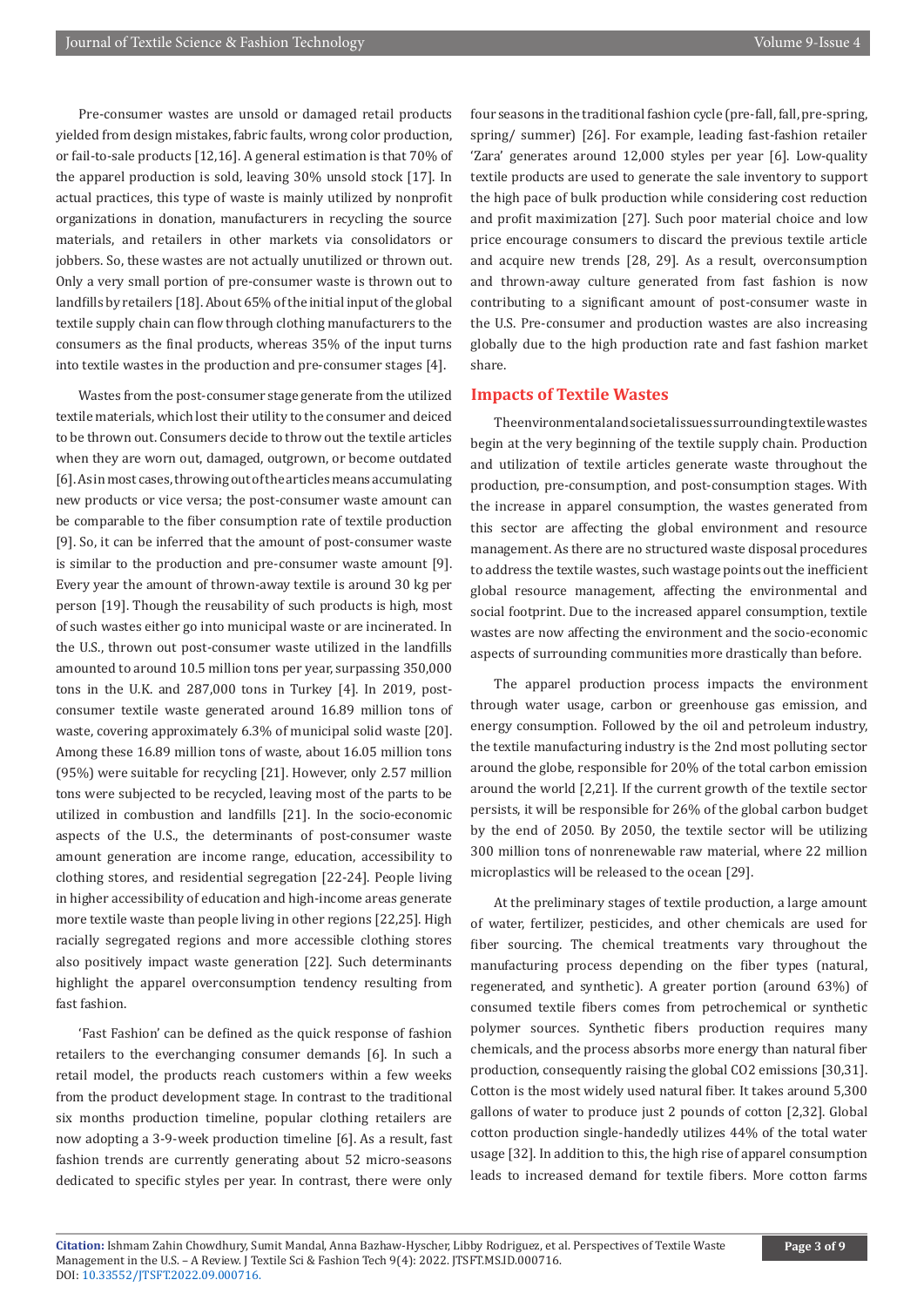are being established by sacrificing forests to yield high cotton production. Every year around 70 million trees are being cut down to support the increased demand for textile products [2]. Chemical fertilizers, pesticides, and irrigation techniques are being utilized to increase the cotton farms' yield. Therefore, soil infertility, desertification, and water pollution are observed in the surrounding areas [2,33]. A prominent example of such could be the Aral Sea in Central Asia. The Aral Sea has been completely drained and dried up largely due to cotton production and has caused many problems for surrounding communities [2]. Supporting the commercial production of protein fibers from animals (wool, angora, cashmere) requires large grazing fields, significantly impacting land erosion and carbon emissions [34].

The later stages of textile production contribute to environmental pollution even more. At the dyeing, washing, and drying phases of textiles production, a huge amount of wastewater generates, containing different dyes and chemicals [35]. The wash phases of synthetic textiles also generate microplastics that pollute water and food [36]. The energy consumption and corresponding carbon emissions of the fabric and apparel production process are also huge for the application of highly efficient industrial machines [37,38]. Washing of one jeans pair could release carbon quantity equivalent to driving 69 miles [3].

Pre- and post-consumer wastes thrown out as landfills or openair dumps also severely impact the environment [39]. Accumulation of landfill sites destroys natural habitats for the animals [40]. Decomposition of post-consumer wastes releases greenhouse gases such as methane, CO2, and chemical leachates. In the case of open-air dumping, the probability of chemical leachates escaping into waterways is high, which significantly affects human and animal health [41-43]. Such scenarios are much more common in developing and underdeveloped countries as often they don't have advanced municipal waste management systems [44].

With the introduction of "Fast fashion," overconsumption and throwaway culture are now prevailing. To meet the high demands of the new fashion products, retailers often ignore the manufacturers' production capability. To meet the retailers' supply demands, manufacturers often disregard the workers' needs. Workers at the manufacturing end are often exposed to chemicals, fiber dust, and noise. Long working hours in those environments with repetitive working steps affect the mental and physical state of the workers [45]. Low payment rates, child labor, are also not uncommon in the global textile supply chain [3]. Though top retailers often conduct audits to ensure work and environmental safety at the manufacturing ends, the presence of the production subcontractors often remains outside of the audit purview [4]. For high production demand, manufacturers often have to employ subcontracting agencies, who often ignore basic workers' rights [4]. Aside from these, the dumping sites of the textile wastes are often placed near underdeveloped regions, marking the environmental injustice as

throwaway culture predominantly persists among highly educated and well-to-do communities [22].

The wastes generated from different steps of the global textile supply chain and after consumerism affect the world environment. In the global textile supply chain, the U.S. is one of the primary suppliers of raw materials like cotton, synthetic fibers. Commercial apparel production is not primarily based in the U.S., and most of the consumed textile products are imported. However, the U.S. is one of the leading manufacturers of functional clothing like protective clothing, medical textiles, and smart textiles. The U.S. textile exports have seen a 14% growth from 2010 to 2019 in special fabrics and yarns [13]. Production processes of such special textile products need to be monitored to categorize the waste generated. Consumption of imported textile products has also been increased due to the introduction of 'Fast fashion.' 'Fast fashion' associated high production rate is sacrificing the material quality, resulting in poor aging of textile articles. As a result, the U.S. has seen a 100% increase in the amount of thrown-away clothing in the last 20 years [46]. Most of such wastes find their way to landfills. Addressing such an increasing quantity with 'Reuse' or 'Recycle' will reduce the post-consumer textile waste and the supply-demand. As a result, the textile industries' impact on the global environmental footprint can be controlled with higher efficiency. Such an approach marks the 'Circular textile economy,' contributing to control the resource management of the global textile supply chain. An integrative approach by fashion retailers, manufacturers, government, and consumers will surely minimize textile waste's environmental and societal impact [4]. A structured textile waste management system adopted by the U.S. will solve the municipal solid waste problem and contribute to forming the sustainable global textile supply chain.

## **Textile Waste Management**

The 'Environmental Management System' (EMS) has been introduced to promote sustainability in the textile supply chain [47,48]. ISO 14000 has been proposed to set up the rules and standards identifying the degree of the textile industry's impact on the environment [10]. To control the environmental impact of textile waste, 'Waste management' has been incorporated in the EMS. 'Waste Management' refers to the steps taken to minimize waste generation. 'Textile Waste Management' aims to reduce waste generation, control environmental impact, and minimize resource input by promoting 'Recycle' or 'Reuse' in the textile products' lifecycle (production, pre-consumer, and post-consumer) [10,49]. Textile wastes can be categorized into wastewater and solid waste based on their physical attributes. Wastewater is the effluent of the textile production processes, whereas solid wastes are the fiber, yarn, fabric, and apparel wastes thrown out in production, pre-consumer, and post-consumer stages [10]. So, 'Textile Waste Management' can be classified as wastewater management and solid waste management.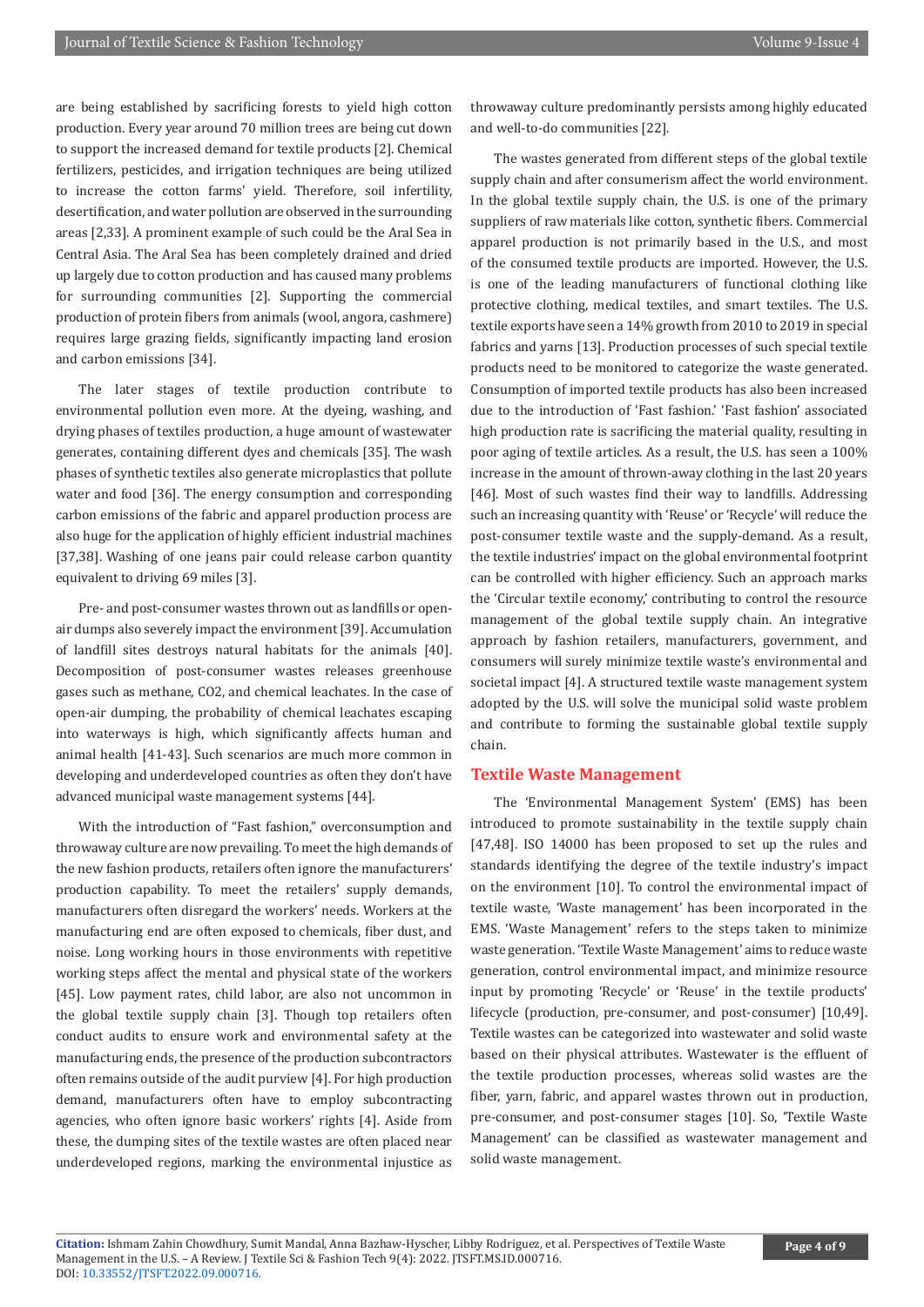#### **Wastewater management**

Wastewater contains washed-away chemicals of textile production processes, oil, grease, and other particulate matters. Wastewater management refers to treating the effluents to reduce the chemical concentration and remove harmful substances before disposal to control the environmental impact. Treatment of the effluents could be categorized into physical, chemical, and biological processes [10]. Physical treatments are adopted to remove floating, suspended particulates from the wastewater. Such treatments refer to the utilization of screened filters of different fineness to filter out the particles. Mechanical flocculation and membrane filtration can also be adopted in the physical treatments of wastewater. Mechanical flocculation utilizes mechanical stirring to generate the floc of small, suspended particles. Membrane filtration can also remove some dyes along with the particles but is not economical due to the clogging and displacement risk of the membranes. Aside from the mentioned treatments, treatment via electron beam radiation has been seen to reduce the COD value of the wastewater [10,50]. Chemical treatments aim to adjust the pH value of the wastewater, reduce the COD, and decolorize it. Discoloration of the textile wastewater is achieved by adding neutralizing agents of multivalent cations and coagulation/ flocculation agents to separate the suspended particles. Ozonation, Fenton reaction (hydrogen peroxide and ferrous ion treatment) neutralizes toxic chemicals where chemicals like Aluminum sulfate, Poly-aluminum chloride, and poly-ferrous sulfate are used as coagulation/ flocculation agents [10,51-54]. Biological treatment is another alternative to treat wastewater and could be used in combination after physical and chemical treatments. Biological treatments help remove finishing agents and dye substances from the wastewater. Enzymes or microorganism cells are used in biological treatments. In the case of fungal treatment (Pleurotus ostreatus, Gloeophyllum odoratum, and Fusarium oxysporum), monoculture shows better results than co-culture treatment in dye removal [55]. Application of enzymes such as Lacasse can also be found efficient to remove certain types of dyes [56,57]. Mild operating conditions, larger space, and longer time to process wastewater make biological treatment a less favorable option for wastewater treatment [58]. The utilization of biodegradable materials (mangrove bark as dyes, bee wax, enzyme, and aloe vera as finishing agents), less harmful chemical agents (H2O2/O3 instead of chlorine bleaching agents) in the textile production process will reduce the detrimental impact of wastewater effluents. Such an approach marks the prevention of harmful waste generation [59-62]. Aside from previously mentioned treatments, textile wastewater could yield value-added products such as biogas and biohydrogen. Studies have found that biogas generation effectively reduces COD value in wastewater [63- 65]. Gasification of textile wastewater could be utilized to yield synthetic gases, which could be applied to generate electricity [66,67].

#### **Solid waste management**

With the increase in textile product consumption, solid waste from textile sources is also increased significantly in the last 20 years. With the conventional textile solid wastes handling systems, most of the wastes found their way into the municipal solid waste stream. Due to the lack of suitable facilities to manage the huge municipal waste stream, many such wastes are used as landfills or incinerated. Solid waste management aims to optimize waste generation or waste utilization via reuse, recycling, and energy recovery to counter the impact of the increasing textile consumption on solid waste generation. Textile Solid waste management could be categorized into the disposal, energy recovery, recycling, reuse, and prevention, arranged from least environment-friendly to best [6]. Conventional textile solid waste management refers to the disposal of textile wastes which mostly go to the landfills. Increased municipal solid wastes mark the lack of proper waste management facilities, expanded landfill sites to dispose of the increased share. In the landfills, synthetic solid wastes do not decompose, while the organic (wastes generated from natural or regenerated fiber products) wastes decompose but yield CH4 and CO2 [6]. Energy recovery refers to generating energy by incineration, gasification, or anaerobic digestion of textile wastes. Incineration takes up almost 90% of the textile wastes to generate flue gases (CO2, H2O, O2, N2), which can be utilized as fuel energy [68]. Though the incineration process generates harmful gases and leaves burnout wastes, emission control, energy recovery, and suitable facilities to discard the wastes can impart sustainability [68]. Gasification refers to the partial oxidation of organic compounds at higher temperatures (500 °C- 1800 °C) [68]. With the application of combined cycle gas turbines, such a process has higher efficiency in generating electric energy due to better thermal energy optimization [67]. Anaerobic digestion utilizes microorganisms to convert the organic wastes into biogas which could be utilized in green energy production. The residuals of such treatment could be used as fertilizer also [69,70]. Recycling means reprocessing the textile wastes into another useful material via combined operation of sorting, separation, and processing [71]. Textile solid wastes could be turned into raw materials of production processes or value-added end products, called downcycling and upcycling, respectively [6]. Recycling processes can be categorized into mechanical, chemical, thermal, and combined recycling processes [6]. Mechanical recycling shreds the textile waste items previously sorted based on color and quality [72]. Resultant shredded wastes can be converted to yarn or fibers, can be used as insulative materials, raw materials of nonwovens manufacturing, filling materials for mattress or upholstery, carpet underlays, or disposable diapers/napkins [6,72-74]. Chemical recycling is best suited for synthetic fiber wastes. Wastes from synthetic textiles can be converted into new yarn or fabricated into new woven, knitted, nonwoven, and composite products via chemical processes like polymer-depolymerization [75]. Other applications of such recycled synthetic fibers include household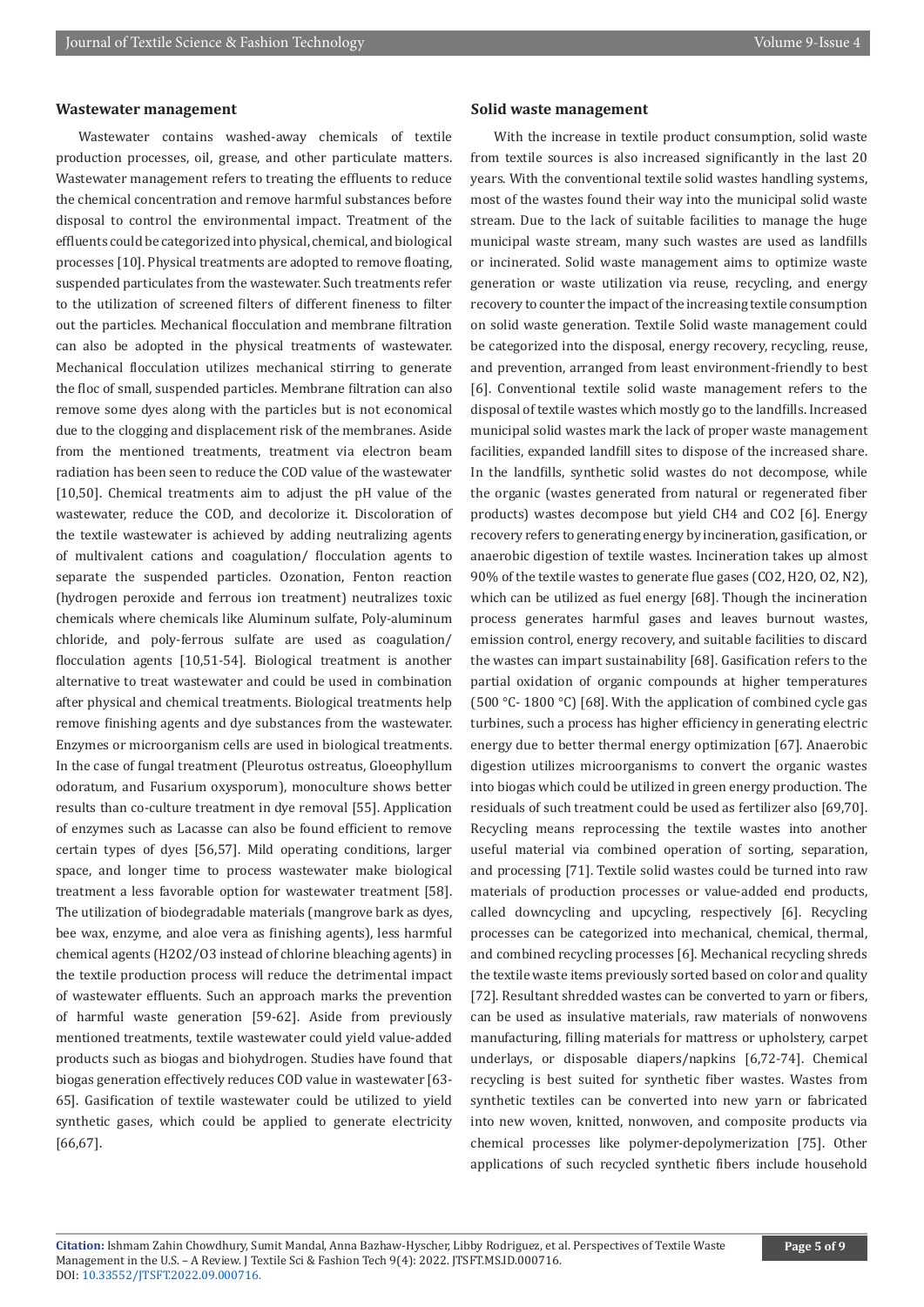items, automobile carpeting, sound absorption materials, insulation materials, and toys [6,75]. Thermal recycling mainly refers to the pyrolysis of textile wastes. Textile wastes can be converted into synthetic fibers generating byproducts like CH4, H2, CO2 [6]. Based on the fiber resin, the pyrolysis temperature could vary between 450 °C and 700 °C. Synthetic fibers yielded by such a process can sometimes result in high-valued carbon activated fibers due to the resin carbonization [76]. Reuse means reutilization of the textile article for the same purpose it has been conceived [77]. Instead of throwing out, reusing a textile product will generate less waste throughout the whole textile supply chain. Reusing the article minimizes the products' environmental footprint. Reusing 1 kg of textile products saves 6000 L of water, 3.6 kg less CO2 production, 0.3 kg of chemical fertilizer, and 0.2 kg less pesticide utilization [78]. So, the reuse of a textile product contributes to less waste generation, minimizes energy utilization in that products' supply chain. Textile articles can be sold as secondhand clothing, cleaning cloths, or as vintage fashion articles after proper collection and sorting based on their conditions and antiquity [71]. Prevention refers to promoting awareness against waste generation. In the present 'Fast fashion' era, consumers, retailers, and manufacturers should be informed how textile wastes are affecting the environment and society. Building awareness will encourage the reuse of textile products, recycling the thrown-out articles, and facilitating the proper collection, sorting, and processing of textile wastes even at the consumer level [6,79].

### **Textile waste management reality in the U.S**

Regarding the textile mill effluent or wastewater management, the U.S. Environmental Protection Agency (EPA) complies with the limitation guidelines and standards listed in chapter 40 of the U.S. Code of Federal Regulations contained in part 410 (40 CFR part 410) [80,81]. Based on the regulations, EPA adopted the National Pollutant Discharge Elimination System (NPDES)- a permit program to regulate the guidelines and standards of '40 CFR part 410' [81,82]. Most textile mills utilize publicly owned treatment works (POTWs) to treat the wastewater. More than 14,000 POTW facilities are currently operating across the U.S. [83]. Such wastewater is generally

discarded into the POTW without any prior pretreatments. As a result, POTWs have developed their local limit of essential pollution parameters to check whether the wastewater discharge adequately follows NDPES compliance [84]. EPA biennially publishes Effluent Guidelines Program Plan to review the guidelines and standards. In the recently released Preliminary Effluent Guidelines Program Plan 15 (September 2021), EPA has announced to conduct a study of per- and polyfluoroalkyl substances (PFAS) discharge from landfill and textile manufacturers [85]. According to EPA, most textile mills currently are not being monitored in terms of PFAS discharge [80].

The U.S. Environmental Protection Agency (EPA) published data regarding textile solid waste management in the U.S. [5]. Available data measures the municipal textile solid waste generation, amount of textile wastes used in landfills, energy recovery, and recycling purposes. It can be seen that after the booming of fast fashion in the 90s, textile waste generation has increased. Even though textile waste recycling has increased, landfill remains the prevalent method of textile waste management. On average, the U.S. generates approximately 16 million tons of textile waste per year, recycles only 15% of the wastes leaving almost 65% in the landfills [5]. EPA estimates that textile wastes cover approximately 5% of all the landfill space in the U.S [5]. Even though 95% of the textile wastes are recyclable, landfill is still the preferred option for textile solid waste management [21]. The challenges of textile recycling are largely relevant to the quality and characteristics of textile wastes. The utilization of solid textile wastes depends on the efficient sorting of the wastes [86]. Proper sorting and separation of the wastes based on the fiber/yarn types, colors, and apparel systems determine the recycling process or reusability. The absence of a structured textile waste collection system makes the sorting and separation process harder, given the increasing quantity of municipal solid waste. The lack of identified end-users of recycled textile raw materials impedes promoting commercial incentives for textile recycling [86]. The following waste generation data only considered the thrown-out textiles, leaving the reused textile products (Table 1).

| <b>Management Pathway</b>           | Year  |       |       |       |       |       |       |       |       |
|-------------------------------------|-------|-------|-------|-------|-------|-------|-------|-------|-------|
|                                     | 1970  | 1980  | 1990  | 2000  | 2005  | 2010  | 2015  | 2017  | 2018  |
| Total municipal solid waste         | 121.1 | 151.6 | 208.3 | 243.5 | 253.7 | 251.1 | 262.1 | 268.7 | 292.4 |
| Total textile solid waste           | 2.04  | 2.53  | 5.81  | 9.48  | 11.51 | 13.22 | 16.06 | 16.89 | 17.03 |
| Recycled amount of textile wastages | 0.06  | 0.16  | 0.66  | 1.32  | 1.83  | 2.05  | 2.46  | 2.57  | 2.51  |
| <b>Energy Recovery</b>              | 0.1   | 0.5   | 0.88  | 1.88  | 2.11  | 2.27  | 3.06  | 3.17  | 3.22  |
| Landfilled                          | 1.97  | 2.32  | 4.27  | 6.28  | 7.57  | 8.9   | 10.54 | 11.15 | 11.3  |

**Table 1**: Textile solid waste management data (in millions of U.S. tons) [5].

The textile resale market has seen growth in recent years in the U.S., much similar to the global market. In 2019 the global secondhand clothing market share was \$28 billion [87]. Whereas, in 2018, it was \$24 billion, and in 2017 it was \$20 billion [87]. In

2020, the market share decreased to a value of \$27 billion due to the pandemic compared to 2019. However, observing the current trends in 2021, it has been predicted that the value will rise to \$77 billion in the next three years [87]. The monthly domestic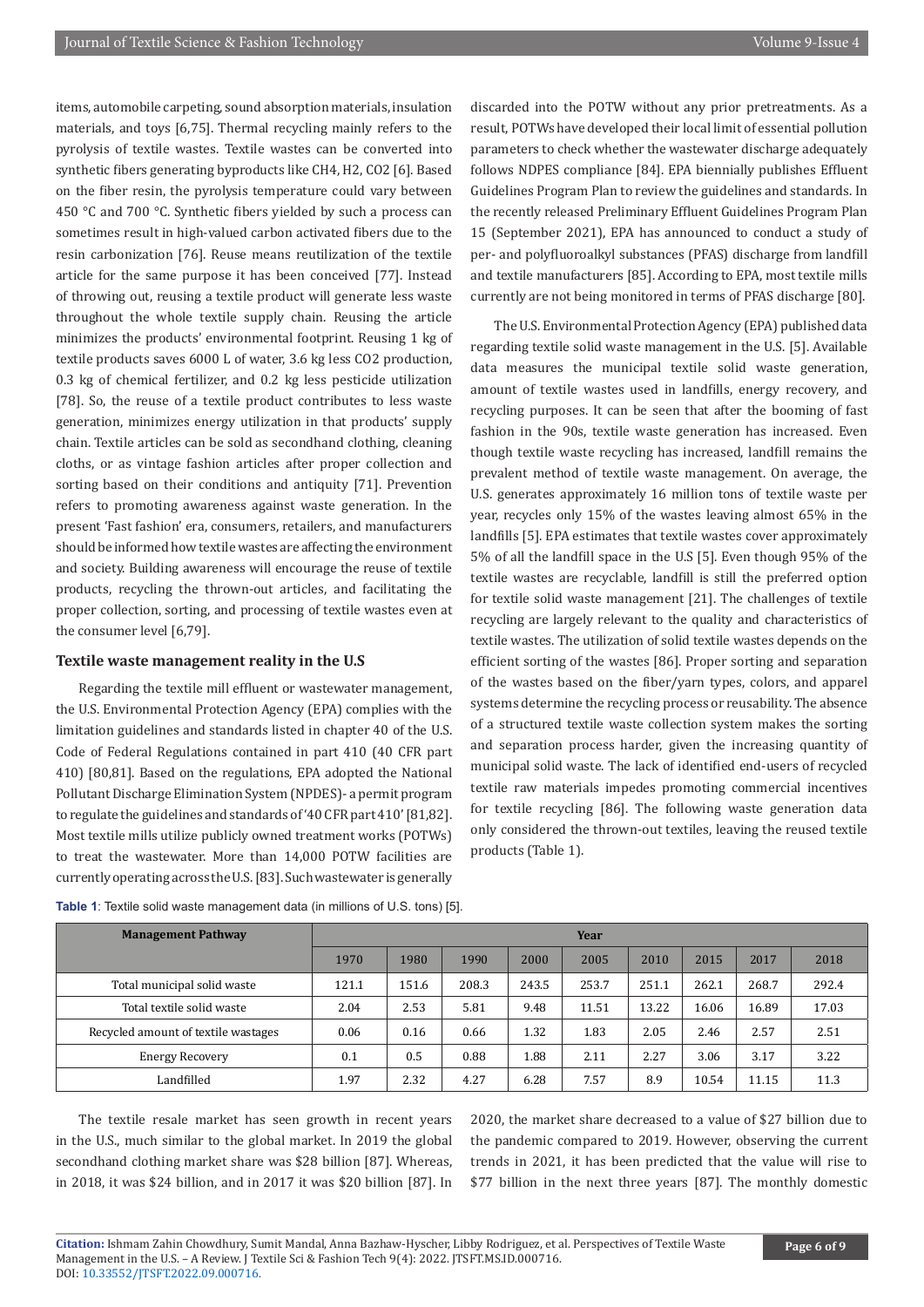secondhand retail sales are more than \$1.25 billion on average, where the predominant buying trend is preowned clothing [87]. The U.S. is also one of the leading exporters of secondhand clothing. In 2019, the U.S. trade value of exported secondhand clothing was approximately \$737.7 million, which is expected to rise due to the increasing global demand for reused textile products [87]. The reuse and resale of textile articles are currently increasing due to the build-up of sustainability awareness. The pandemic-affected economic condition is also encouraging the reuse tendency as less than 3% of the household budget now goes into buying clothes [87].

The change in the waste generation scenario in the current pandemic situation is also needed to be considered. The utilization of personal protective equipment has become the norm in the high propagation stages of covid-19. As a result, the production and utilization of face masks, gloves, protective suits, safety boots have substantially increased- most of which are of limited usage and thrown out after single or several usages. Such waste sources have a high potential to exacerbate the solid waste management system. Moreover, most of the PPEs (Personal Protective Equipment) are made of synthetic fibers such as polypropylene, polystyrene, polycarbonate, polyethylene, or polyester [88]. Mismanagement of the thrown-out PPEs results in such wastes being in landfills or seas [89]. During 2020-2021, total mismanaged plastic waste amounted to 8.4 million metric tons around the globe- 6% of which came from North America [90]. PPEs have contributed to 7.6% of the total mismanaged waste- amounted to approximately 0.64 million metric tons [90]. PPE production also includes specific chemical processes based on the service and materials. So, the production process of PPEs could have significant impacts on the textile effluent composition. The dynamics of textile waste generation can change due to the high disposal rate of PPEs. So, it is necessary to address the impact of Covid-19 on textile waste generation to create a fruitful waste management structure.

#### **Conclusion**

The dynamics of textile consumption is changing due to the fast-fashion trends and ongoing pandemic situation- contributing to making the textile products' lifecycle shorter. As a result, global textile waste generation has also increased significantly. Being one of the leading importers of textile finished products and exporter of textile raw materials, the U.S. is also currently observing a higher rate of textile waste generation. The increased amount of textile waste has seen to impact the environmental condition and social lives around the textile supply chain entities. To counter the negative impacts, it is necessary to address textile waste management in a sustainable way. Such management has two dimensions- wastewater management and solid waste management. Federal regulations exist for wastewater treatment, but textile solid waste management still remains voluntary. Solid waste management largely depends on the effective collection, separation, and processing of the waste stream- making it difficult to approach the recycling and reuse of textile products. A structured

waste management system will facilitate such sorting/ collection procedures and reduce the amount of solid waste disposed to landfills. A comprehensive waste management system will also consider wastewater treatment- generated from the textile supply chain. To establish an effective textile waste management structure in the present condition, the followings are some of the current concerns needed to be considered by the U.S.

• Detailed studies regarding the wastewater composition discharged from the functional textile production plant are needed to be performed. Functional clothing such as PPEs' production process needed to be monitored to identify the discharged wastewater composition. As wastewater is being treated in POTW facilities, wastewater pretreatment requirements before discharging to POTW need to be inspected.

It is necessary to consider the viability of imposing recycling mandates at local and state levels to establish an effective textile waste management system, considering the current transient lifecycles of textile products (PPEs, face masks, fast fashion articles).

• Studies are required to establish smooth and effective transitions of textile solid waste materials from consumer, retailer, and producer to the recycler. To facilitate the preprocesses (sorting, separation, collection) of recycling, an effective waste collection, and management structure needed to be developed. Applicability of developing a clothing labeling system to communicate recycling instructions to the consumer needed to be explored.

• Production capacity of the recycled textile raw materials needs to be expanded to establish the recycling facilities as constant and convenient suppliers to the manufacturers. Such relevant studies will promote the utilization of recycled textile raw materials.

• Viability of multiple uses of PPEs and face masks should be investigated. In this regard , the efficiency of sanitization techniques such as UV exposure and washing should be studied to promote the reuse of PPEs. Specific fabric coating or utilization of specific synthetic threads could potentially impart reusability to the PPEs.

• Market study regarding secondhand and vintage clothing can promote the reuse of textile products. If the leading retailers find it economically profitable as per their business policy, a circular model of the textile economy can be easily established.

It can be said that textile waste management does not only minimizes the generation of wastes but also optimizes the environmental and social footprint. In the present day, sustainability is not an option but rather a necessity. Given the high consumption of textiles in the U.S., an effective textile waste management system also has the potential to turn into a revenue-generating industry.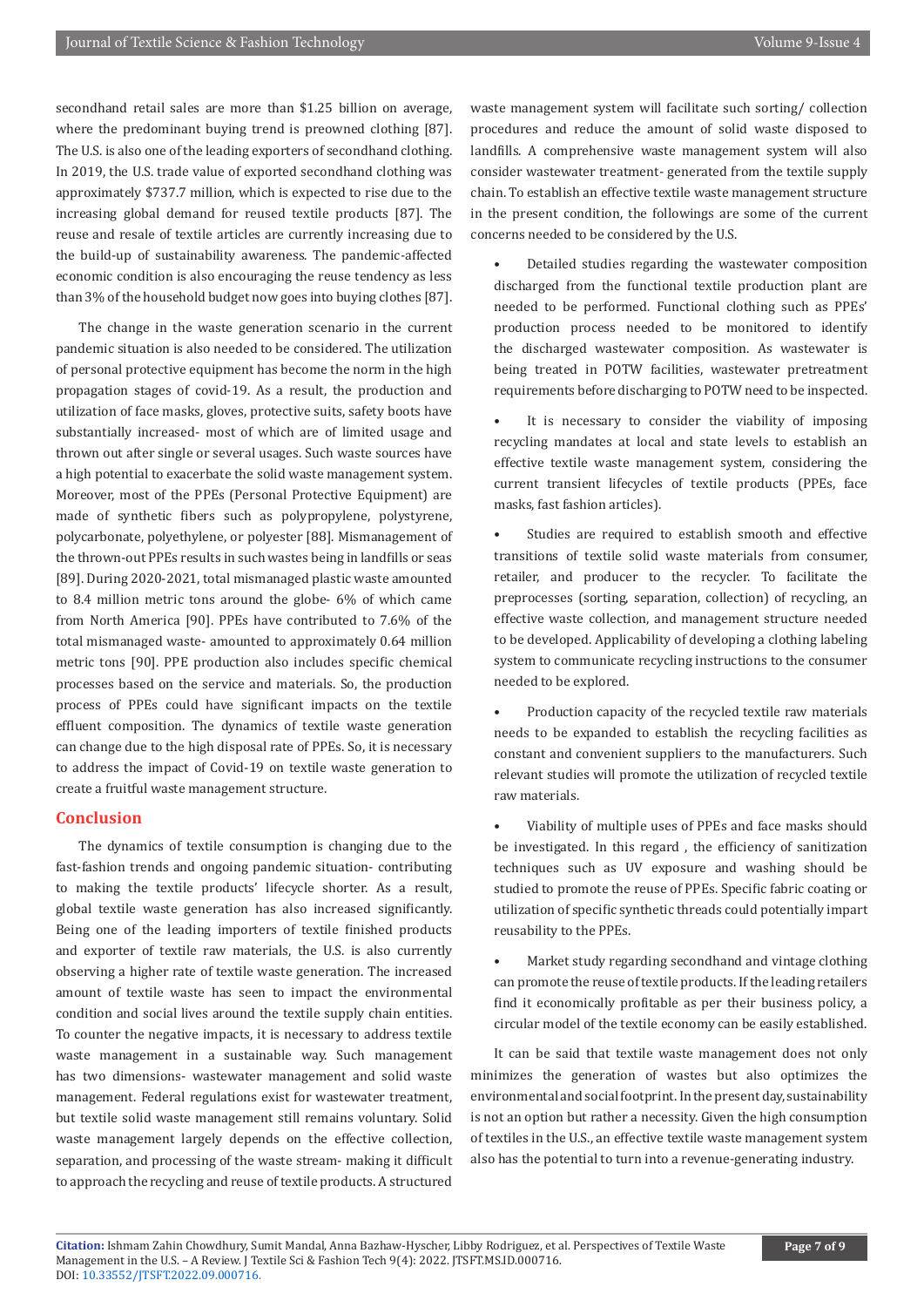# **Acknowledgement**

Ishmam Zahin Chowdhury is grateful to the department of Design, Housing and Merchandising of Oklahoma State University, USA, for giving him the opportunity to complete his master's thesis. Sumit Mandal would like to thank Oklahoma State University, USA, for providing him with a start-up grant.

### **Conflict of Interest**

Authors declare no conflict of interest.

# **References**

- 1. Milburn J (2016) Aussies send 85% of textiles to landfill. Textile Beat: 18.
- 2. Charpail M (2017) What's wrong with the fashion industry?
- 3. [Shirvanimoghaddam K, Motamed B, Ramakrishna S, Naebe M \(2020\)](https://www.sciencedirect.com/science/article/abs/pii/S0048969720308275)  [Death by waste: Fashion and textile circular economy case. Science of](https://www.sciencedirect.com/science/article/abs/pii/S0048969720308275)  [The Total Environment 718: 137317.](https://www.sciencedirect.com/science/article/abs/pii/S0048969720308275)
- 4. Karaosman H, Brun A, Morales-Alonso G (2017) Vogue or vague: sustainability performance appraisal in luxury fashion supply chains, in Sustainable management of luxury. Springer: 301-330.
- 5. EPA (2020) Textiles: Material-Specific Data.
- 6. [Yalcin-Enis I, Kucukali-Ozturk M, Sezgin H \(2019\) Risks and management](https://link.springer.com/chapter/10.1007/978-3-319-97922-9_2)  [of textile waste, in Nanoscience and Biotechnology for Environmental](https://link.springer.com/chapter/10.1007/978-3-319-97922-9_2)  [Applications. Nanoscience and Biotechnology for Environmental](https://link.springer.com/chapter/10.1007/978-3-319-97922-9_2)  [Applications: 29-53.](https://link.springer.com/chapter/10.1007/978-3-319-97922-9_2)
- 7. Hawley JM (2006) Textile recycling: A systems perspective, in Recycling in textiles. Woodhead Publishing Limited, UK.
- 8. Fletcher K (2008) Sustainable fashion and textiles: design journeys, Earthscan. London, Sterling: 13.
- 9. Wang Y (2010) Fiber and textile waste utilization. Waste and biomass valorization 1(1): 135-143.
- 10. [Pensupa N, Leu SY, Hu Y, Du C, Liu H, et al \(2017\) Recent trends in](https://link.springer.com/article/10.1007/s41061-017-0165-0)  [sustainable textile waste recycling methods: Current situation and future](https://link.springer.com/article/10.1007/s41061-017-0165-0)  [prospects. Chemistry and Chemical Technologies in Waste Valorization:](https://link.springer.com/article/10.1007/s41061-017-0165-0)  [189-228.](https://link.springer.com/article/10.1007/s41061-017-0165-0)
- 11. Patti A, Cicala G, Acierno D (2021) Eco-Sustainability of the Textile Production: Waste Recovery and Current Recycling in the Composites World. Polymers 13(1): 134.
- 12. Gardetti MA, Torres AL (2017) Sustainability in fashion and textiles: values, design, production and consumption. Routledge.
- 13. Lu S (2021) State of U.S. Textile and Apparel Manufacturing: Output, Employment, and Trade.
- 14. Altun Ş (2016) Recycling of Textile Production and Usage Wastes, Environmental and Economic Effects; Uşak Chamber of Commerce and Industry Report. Uşak Chamber of Commerce and Industry, Uşak,
- 15. USDA (2021) Cotton Sector at a Glance. Economic Research Service 2020
- 16. Ekström KM (2014) Waste management and sustainable consumption: reflections on consumer waste. Routledge.
- 17. Mui Y (2010) Consumer complaints have companies rethinking how to dispose of unsold inventory. Washington Post A: 8.
- 18. [Domina T, Koch K \(1997\) The textile waste lifecycle. Clothing and](https://journals.sagepub.com/doi/10.1177/0887302X9701500204)  [Textiles Research Journal 15\(2\): 96-102.](https://journals.sagepub.com/doi/10.1177/0887302X9701500204)
- 19. Claudio L (2007) Waste couture: Environmental impact of the clothing industry. National Institute of Environmental Health Sciences.
- 20.(2019) Agency UEP Advancing sustainable materials management: 2017 fact sheet. United States Environmental Protection Agency, Office of Land and Emergency.
- 21. Lei M (2021) Wasted Traces/Wasted Spaces: Deploying Pre-Consumer Textile Waste to Activate Vacant Storefronts for Transitional Homeless Housing. Pratt Institute, USA.
- 22. [DeVoy JE, Congiusta E, Lundberg DJ, Findeisen S, Bhattacharya S \(2021\)](https://www.sciencedirect.com/science/article/pii/S0956053X21005390) [Post-Consumer textile waste and disposal: Differences by socioeconomic,](https://www.sciencedirect.com/science/article/pii/S0956053X21005390) [demographic, and retail factors. Waste Management 136: 303-309.](https://www.sciencedirect.com/science/article/pii/S0956053X21005390)
- 23. Medina M (1997) The effect of income on municipal solid waste generation rates for countries of varying levels of economic development: a model. Journal of Solid Waste Technology and Management 24(3).
- 24. [Bartelings H, Sterner T \(1999\) Household waste management in a](https://link.springer.com/article/10.1023/A:1008214417099) [Swedish municipality: determinants of waste disposal, recycling and](https://link.springer.com/article/10.1023/A:1008214417099) [composting. Environmental and resource economics 13\(4\): 473-491.](https://link.springer.com/article/10.1023/A:1008214417099)
- 25. [Daneshvary N, Daneshvary R, Schwer RK \(1998\) Solid-waste recycling](https://journals.sagepub.com/doi/10.1177/0013916598302002) [behavior and support for curbside textile recycling. Environment and](https://journals.sagepub.com/doi/10.1177/0013916598302002) [Behavior 30\(2\): 144-161.](https://journals.sagepub.com/doi/10.1177/0013916598302002)
- 26. Stanton A (2021) What Is Fast Fashion, Anyway?
- 27. [Morgan LR, Birtwistle G \(2009\) An investigation of young fashion](https://onlinelibrary.wiley.com/doi/abs/10.1111/j.1470-6431.2009.00756.x) [consumers' disposal habits. International journal of consumer studies](https://onlinelibrary.wiley.com/doi/abs/10.1111/j.1470-6431.2009.00756.x) [33\(2\): 190-198.](https://onlinelibrary.wiley.com/doi/abs/10.1111/j.1470-6431.2009.00756.x)
- 28. Norum PS (2017) Towards sustainable clothing disposition: Exploring the consumer choice to use trash as a disposal option. Sustainability 9(7): 1187.
- 29. Ütebay B, Çelik P, Çay A (2020) Textile wastes: Status and perspectives, in Waste in Textile and Leather Sectors. IntechOpen.
- 30. [Stone C, Windsor FM, Munday M, Durance I \(2020\) Natural or synthetic–](https://www.sciencedirect.com/science/article/pii/S0048969719346807) [how global trends in textile usage threaten freshwater environments.](https://www.sciencedirect.com/science/article/pii/S0048969719346807) [Science of the Total Environment 718: 134689.](https://www.sciencedirect.com/science/article/pii/S0048969719346807)
- 31. Johnson S, Echeverria D, Venditti R, Jameel H (2020) Supply Chain of Waste Cotton Recycling and Reuse: A Review. AATCC Journal of Research 7(1): 19-31.
- 32. [Chapagain AK, Hoekstra AY, Savenije HHG, Gautam R \(2006\) The water](https://www.sciencedirect.com/science/article/abs/pii/S0921800905005574) [footprint of cotton consumption: An assessment of the impact of](https://www.sciencedirect.com/science/article/abs/pii/S0921800905005574) [worldwide consumption of cotton products on the water resources in](https://www.sciencedirect.com/science/article/abs/pii/S0921800905005574) [the cotton producing countries. Ecological economics 60\(1\): 186-203.](https://www.sciencedirect.com/science/article/abs/pii/S0921800905005574)
- 33. [Bevilacqua M, Ciarapica FE, Mazzuto G, Paciarotti C \(2014\)](https://www.sciencedirect.com/science/article/abs/pii/S0959652614006702) [Environmental analysis of a cotton yarn supply chain. Journal of Cleaner](https://www.sciencedirect.com/science/article/abs/pii/S0959652614006702) [Production 82: 154-165.](https://www.sciencedirect.com/science/article/abs/pii/S0959652614006702)
- 34. [Wiedemann SG, Yan MJ, Henry BK, Murphy CM \(2016\) Resource use](https://www.sciencedirect.com/science/article/pii/S0959652616001700) [and greenhouse gas emissions from three wool production regions in](https://www.sciencedirect.com/science/article/pii/S0959652616001700) [Australia. Journal of Cleaner Production 122: 121-132.](https://www.sciencedirect.com/science/article/pii/S0959652616001700)
- 35. [Ibrahim NA, Abdel Moneim NM, Abdel Halim ES, Hosni MM \(2008\)](https://www.sciencedirect.com/science/article/abs/pii/S0959652607001709?via%3Dihub) [Pollution prevention of cotton-cone reactive dyeing. Journal of Cleaner](https://www.sciencedirect.com/science/article/abs/pii/S0959652607001709?via%3Dihub) [Production 16\(12\): 1321-1326.](https://www.sciencedirect.com/science/article/abs/pii/S0959652607001709?via%3Dihub)
- 36. [Wang YL, Lee YH, Chiu IJ, Lin YF, Chiu HW \(2020\) Potent impact of plastic](https://pubmed.ncbi.nlm.nih.gov/32138322/) [nanomaterials and micromaterials on the food chain and human health.](https://pubmed.ncbi.nlm.nih.gov/32138322/) [Int J Mol Sci 21\(5\): 1727.](https://pubmed.ncbi.nlm.nih.gov/32138322/)
- 37. Palamutcu S (2010) Electric energy consumption in the cotton textile processing stages. Energy 35(7): 2945-2952.
- 38. [Zhang Y, Xin L, Rufeng X, Zengwei Y \(2015\) Life cycle assessment](https://link.springer.com/article/10.1007/s11367-015-0889-4) [of cotton T-shirts in China. The International Journal of Life Cycle](https://link.springer.com/article/10.1007/s11367-015-0889-4) [Assessment 20\(7\): 994-1004.](https://link.springer.com/article/10.1007/s11367-015-0889-4)
- 39. Bick R, Halsey E, Ekenga CC (2018) The global environmental injustice of fast fashion. Environmental Health 17(1): 1-4.
- 40. Aiama D, Carbone G, Cator D, Challender D (2016) Biodiversity risks and opportunities in the apparel sector. International Union for Conservation of Nature: Gland, Switzerland.
- 41. [Kanmani S, Gandhimathi R \(2013\) Assessment of heavy metal](https://link.springer.com/article/10.1007/s13201-012-0072-z) [contamination in soil due to leachate migration from an open dumping](https://link.springer.com/article/10.1007/s13201-012-0072-z) [site. Applied Water Science 3\(1\): 193-205.](https://link.springer.com/article/10.1007/s13201-012-0072-z)
- 42. [Salem Z, Hamouri K, Djemaa R, Allia K \(2008\) Evaluation of landfill](https://www.sciencedirect.com/science/article/abs/pii/S0011916407006091) [leachate pollution and treatment. Desalination 220\(1-3\): 108-114.](https://www.sciencedirect.com/science/article/abs/pii/S0011916407006091)
- 43. Udeani N (2017) Textile Waste Recycling: An Innovative Creativity for Entrepreneurial Sustainability in Nigeria. Tropical Built Environment Journal 1(6).
- 44. Nwosu EE, Pepple GT (2016) Site selection and analysis of solid waste dumpsites in Ile-Ife, Nigeria. in FIG Working Week.